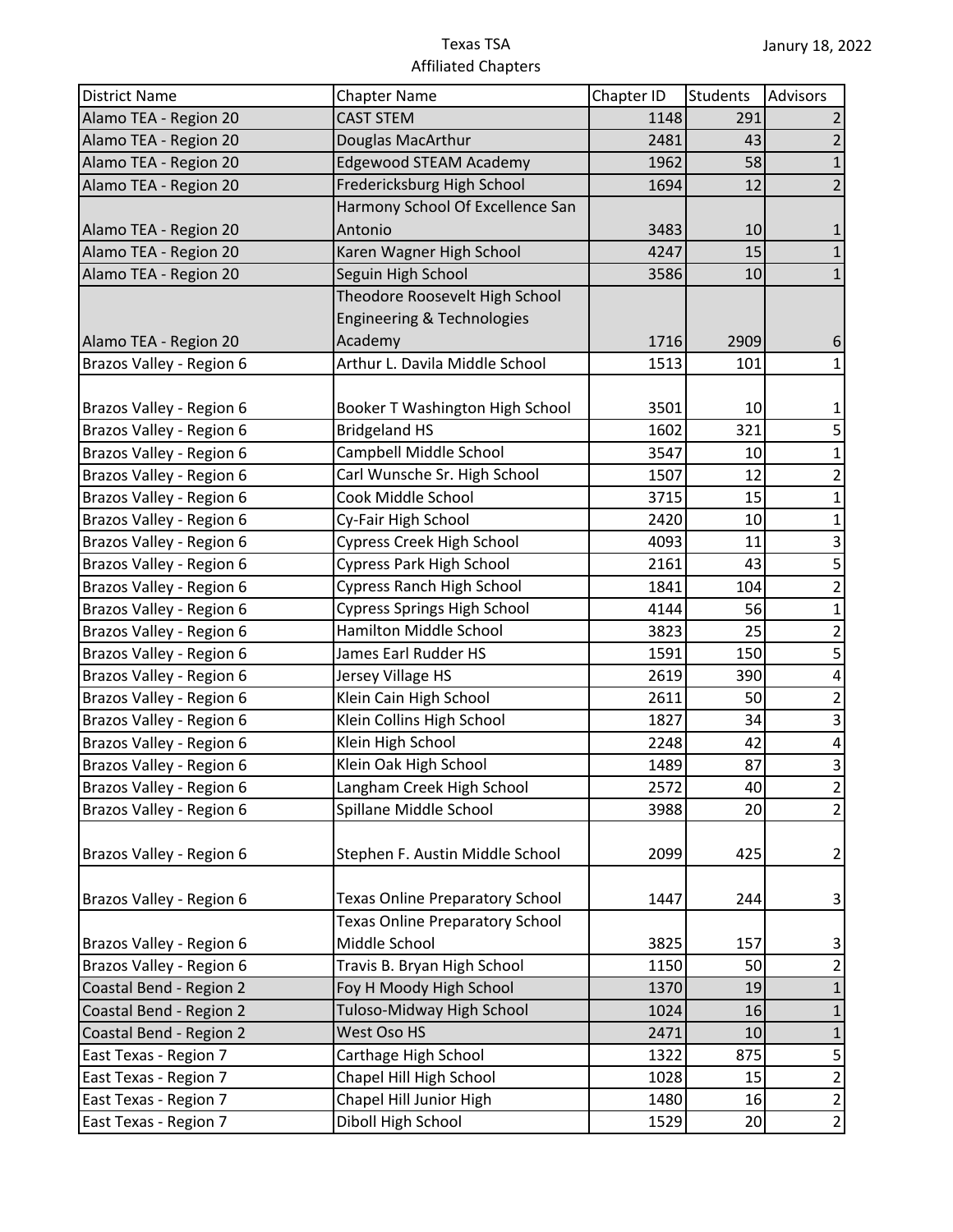| East Texas - Region 7                                            | Foster Middle School                                 | 1225         | 38   | $\overline{2}$               |
|------------------------------------------------------------------|------------------------------------------------------|--------------|------|------------------------------|
| East Texas - Region 7                                            | <b>Harts Bluff</b>                                   | 2222         | 10   | $\mathbf{1}$                 |
| East Texas - Region 7                                            | Hawkins High School                                  | 1025         | 19   | $\overline{2}$               |
| East Texas - Region 7                                            | Kilgore High School                                  | 3758         | 16   | $\mathbf 1$                  |
| East Texas - Region 7                                            | Longview High School                                 | 1021         | 22   | $\mathbf 1$                  |
| East Texas - Region 7                                            | Nacogdoches High School                              | 2245         | 10   | $\mathbf{1}$                 |
| East Texas - Region 7                                            | Panola Charter School                                | 4147         | 10   | $\mathbf{1}$                 |
| East Texas - Region 7                                            | Texas Virtual Academy At Hallsville                  | 1545         | 1000 | $\overline{7}$               |
| East Texas - Region 7                                            | Tyler Career & Technology Center                     | 2355         | 20   | 3                            |
| Far West Texas TEA - Region 19                                   | Americas High School                                 | 2600         | 113  | $\overline{2}$               |
| Far West Texas TEA - Region 19                                   | Bel Air High School                                  | 2174         | 1950 | 5                            |
| Far West Texas TEA - Region 19                                   | Canutillo High School                                | 3102         | 24   | $\mathbf{1}$                 |
| Far West Texas TEA - Region 19                                   | Capt Walter E Clarke Middle School                   | 4220         | 50   | 2                            |
| Far West Texas TEA - Region 19                                   | Captain John L Chapin High School                    | 1027         | 1504 | $\overline{2}$               |
| Far West Texas TEA - Region 19                                   | Col. John O. Ensor Middle School                     | 4159         | 25   | 1                            |
| Far West Texas TEA - Region 19                                   | Dr. Hornedo Middle School                            | 1314         | 34   | 3                            |
| Far West Texas TEA - Region 19                                   | Eastlake High School                                 | 3960         | 2715 | $\mathbf{1}$                 |
| Far West Texas TEA - Region 19                                   | EL DORADO HIGH SCHOOL                                | 4061         | 2271 | 2                            |
| Far West Texas TEA - Region 19                                   | Ernesto Serna School                                 | 3993         | 12   | $\mathbf{1}$                 |
| Far West Texas TEA - Region 19                                   | Franklin High School                                 | 2480         | 46   | $\mathbf{1}$                 |
|                                                                  | Hurshell Antwine Middle School                       | 3535         | 28   |                              |
| Far West Texas TEA - Region 19<br>Far West Texas TEA - Region 19 | Jane A Hambric                                       |              | 12   | 2<br>$\mathbf{1}$            |
|                                                                  |                                                      | 3534<br>3474 | 21   |                              |
| Far West Texas TEA - Region 19<br>Far West Texas TEA - Region 19 | Marfa Junior High School<br>Marfa Senior High School | 3710         | 12   | $\mathbf{1}$<br>$\mathbf{1}$ |
| Far West Texas TEA - Region 19                                   | Montwood High School                                 | 3994         | 1000 | $\sqrt{4}$                   |
| Far West Texas TEA - Region 19                                   | Montwood Middle School                               | 3546         | 45   |                              |
| Far West Texas TEA - Region 19                                   | Parkland High School                                 | 1755         | 14   | 2<br>$\overline{4}$          |
| Far West Texas TEA - Region 19                                   | Parkland Middle School                               | 1826         | 158  | $\mathsf 3$                  |
| Far West Texas TEA - Region 19                                   | Pebble Hills High School                             | 3540         | 40   | $\overline{4}$               |
| Far West Texas TEA - Region 19                                   | Rio Bravo Middle School                              | 2645         | 40   | $\overline{2}$               |
| Far West Texas TEA - Region 19                                   | Salvador H. Sanchez Middle School                    | 4059         | 10   |                              |
| Far West Texas TEA - Region 19                                   | Socorro High School                                  | 4058         | 2600 | $\mathbf{1}$<br>3            |
| Far West Texas TEA - Region 19                                   | Socorro Middle School                                | 4117         | 10   | $\mathbf{1}$                 |
|                                                                  | Transmountain Early College High                     |              |      |                              |
| Far West Texas TEA - Region 19                                   | School                                               | 1644         | 30   | 1                            |
| Far West Texas TEA - Region 19                                   | William D. Slider MS                                 | 1042         | 15   | $\mathbf 1$                  |
| Far West Texas TEA - Region 19                                   | Ysleta MS                                            | 2646         | 40   | $\overline{2}$               |
| Gulf Coast ITEA Blue - Region 43                                 | Alvin High School                                    | 2250         | 10   | $\overline{c}$               |
| Gulf Coast ITEA Blue - Region 43                                 | Brazowswood H.S                                      | 2154         | 13   | $\mathbf{3}$                 |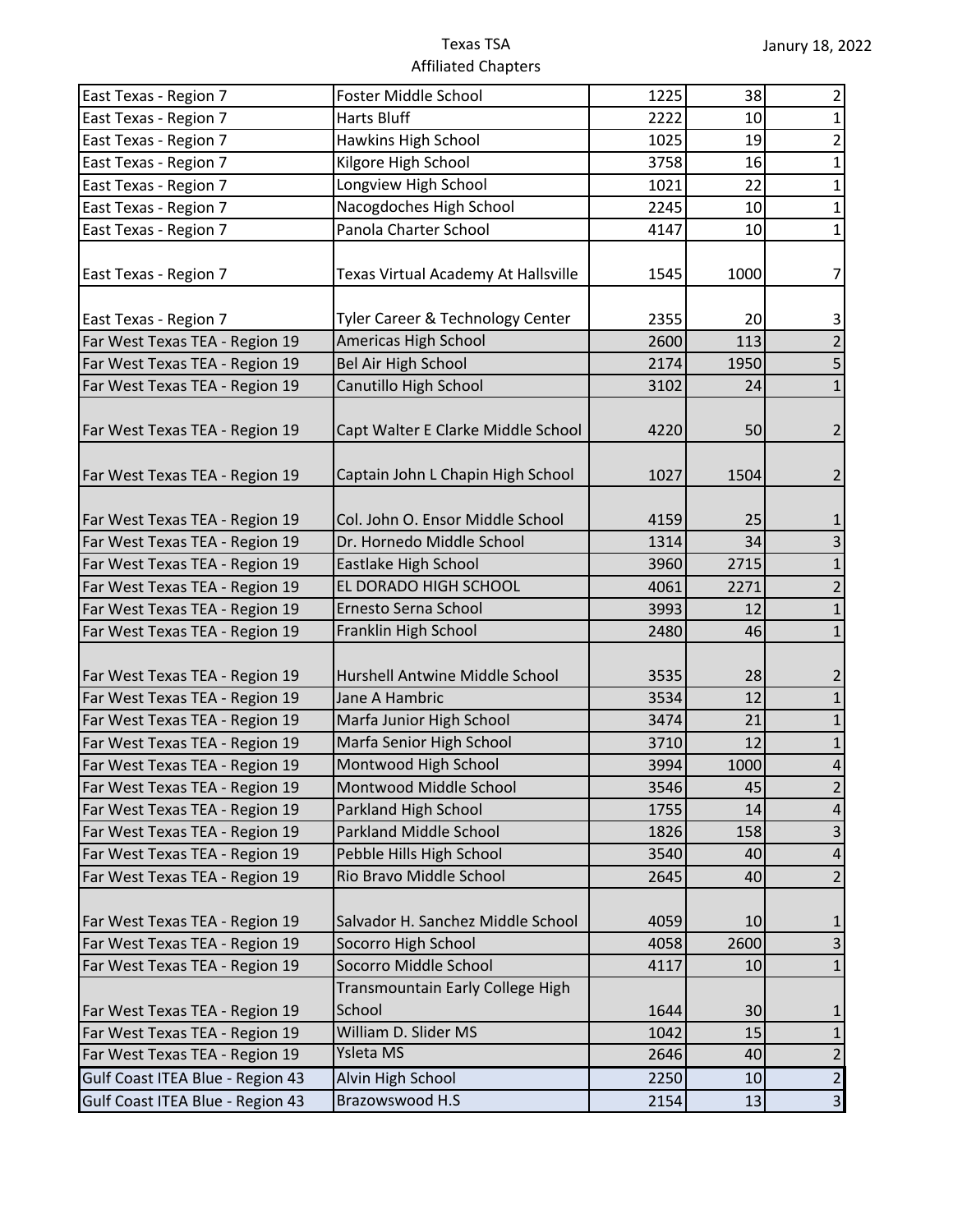|                                        | Harmony School Of Innovation              |      |      |                |
|----------------------------------------|-------------------------------------------|------|------|----------------|
| Gulf Coast ITEA Blue - Region 43       | <b>Sugar Land</b>                         | 1531 | 34   | 2              |
| Gulf Coast ITEA Blue - Region 43       | <b>KIPP Connect High School</b>           | 3689 | 12   | $\overline{2}$ |
| Gulf Coast ITEA Blue - Region 43       | KIPP Houston High School                  | 3690 | 20   | 2              |
| Gulf Coast ITEA Blue - Region 43       | KIPP North College Prepatory              | 3614 | 35   | $\overline{2}$ |
| Gulf Coast ITEA Blue - Region 43       | KIPP Sunnyside High School                | 3692 | 14   | $\overline{2}$ |
| Gulf Coast ITEA Blue - Region 43       | Logos Preparatory Academy HS              | 1767 | 10   | $\mathbf{1}$   |
| Gulf Coast ITEA Blue - Region 43       | <b>Manvel HS</b>                          | 2221 | 19   | 3              |
| Gulf Coast ITEA Blue - Region 43       | Shadow Creek High School                  | 1718 | 75   | $\mathsf 3$    |
| Gulf Coast ITEA Blue - Region 43       | Sharpstown High School                    | 3644 | 300  | $\overline{c}$ |
| <b>Gulf Coast ITEA RED - Region 43</b> | B. F. Terry                               | 3459 | 153  | $\overline{2}$ |
| <b>Gulf Coast ITEA RED - Region 43</b> | <b>Churchill Fulshear High School</b>     | 3874 | 13   | $\overline{2}$ |
| <b>Gulf Coast ITEA RED - Region 43</b> | <b>Cinco Ranch High School</b>            | 1101 | 23   | $\mathbf{1}$   |
| <b>Gulf Coast ITEA RED - Region 43</b> | <b>Clements High School</b>               | 1282 | 42   | $\mathbf{1}$   |
| <b>Gulf Coast ITEA RED - Region 43</b> | <b>Discovery Middle School</b>            | 1179 | 40   | $\overline{2}$ |
| <b>Gulf Coast ITEA RED - Region 43</b> | El Campo Middle School                    | 2368 | 14   | $\overline{2}$ |
| <b>Gulf Coast ITEA RED - Region 43</b> | <b>Foster High School</b>                 | 1719 | 40   | $\overline{2}$ |
| <b>Gulf Coast ITEA RED - Region 43</b> | <b>George Bush High School</b>            | 1722 | 17   | $\mathbf{1}$   |
| <b>Gulf Coast ITEA RED - Region 43</b> | <b>George Ranch High School</b>           | 1135 | 42   | $\mathbf{1}$   |
| <b>Gulf Coast ITEA RED - Region 43</b> | Jordan High School                        | 3623 | 28   | $\mathbf{1}$   |
| <b>Gulf Coast ITEA RED - Region 43</b> | Katy High School                          | 1690 | 37   | $\mathbf{1}$   |
| <b>Gulf Coast ITEA RED - Region 43</b> | Kempner High School                       | 1717 | 26   | $\mathbf{1}$   |
| <b>Gulf Coast ITEA RED - Region 43</b> | Lamar Consolidated High School            | 1679 | 150  | 3              |
| <b>Gulf Coast ITEA RED - Region 43</b> | Lamar Jr. High                            | 4205 | 10   | 1              |
| Gulf Coast ITEA RED - Region 43        | Lawrence E. Elkins High School            | 1782 | 57   | $\overline{2}$ |
| <b>Gulf Coast ITEA RED - Region 43</b> | Leaman Junior High                        | 1721 | 11   | $\mathbf{1}$   |
| <b>Gulf Coast ITEA RED - Region 43</b> | Logos Preparatory Academy - MS            | 1768 | 11   |                |
| <b>Gulf Coast ITEA RED - Region 43</b> | <b>Manvel Junior High</b>                 | 2230 | 16   | $\overline{2}$ |
| <b>Gulf Coast ITEA RED - Region 43</b> | Paetow High School                        | 2361 | 44   | $\mathbf{1}$   |
| <b>Gulf Coast ITEA RED - Region 43</b> | <b>Reading Junior High School</b>         | 1137 | 33   | 1              |
|                                        | <b>School Of Science And Technology -</b> |      |      |                |
| <b>Gulf Coast ITEA RED - Region 43</b> | <b>Sugar Land</b>                         | 3127 | 10   | $\overline{2}$ |
| <b>Gulf Coast ITEA RED - Region 43</b> | Seven Lakes High School                   | 1388 | 72   | $\mathbf{1}$   |
| <b>Gulf Coast ITEA RED - Region 43</b> | <b>Tompkins HS</b>                        | 1389 | 21   | $\mathbf{1}$   |
| Heart of Texas TEA - Region 12         | <b>Bill R. Johnson CTE Center</b>         | 2615 | 27   | 4              |
| Heart of Texas TEA - Region 12         | Cleburne High School                      | 1632 | 2256 | 5              |
| Heart of Texas TEA - Region 12         | <b>CTCS HS</b>                            | 2675 | 15   | $\mathbf 1$    |
| Heart of Texas TEA - Region 12         | <b>CTCS MS</b>                            | 2676 | 15   | $\mathbf{1}$   |
| Heart of Texas TEA - Region 12         | Ennis High School                         | 2673 | 146  | $\overline{2}$ |
| Heart of Texas TEA - Region 12         | Hutto High School                         | 2152 | 1862 | 5              |
| Heart of Texas TEA - Region 12         | Marble Falls Middle School                | 1125 | 18   | $\mathsf 3$    |
| Heart of Texas TEA - Region 12         | Realm Secondary School                    | 2251 | 10   | $\mathbf{1}$   |
| Heart of Texas TEA - Region 12         | Realm Secondary School - MS               | 4200 | 10   | $\mathbf 1$    |
| Heart of Texas TEA - Region 12         | West High School                          | 1593 | 675  | $\mathsf 3$    |
| Hill Country - Region 13               | Hendrickson High School                   | 2504 | 10   | $\mathbf 1$    |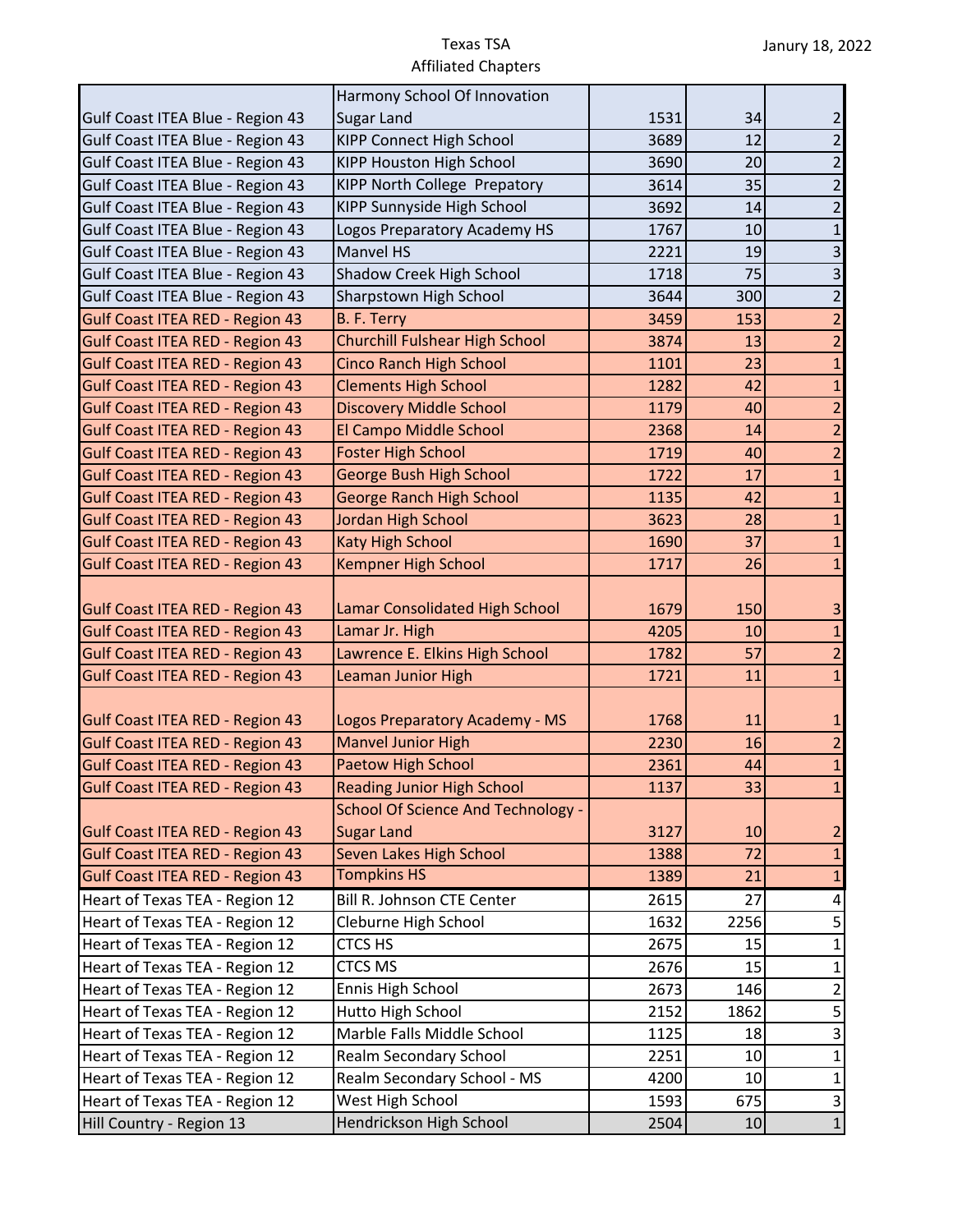| Hill Country - Region 13        | John B Connally High School         | 3682 | 19   | 1                         |
|---------------------------------|-------------------------------------|------|------|---------------------------|
| Hill Country - Region 13        | <b>KIPP Austin Collegiate</b>       | 3693 | 43   | 4                         |
| Hill Country - Region 13        | Lockhart High School                | 1107 | 23   | 4                         |
| Hill Country - Region 13        | Marble Falls High School            | 2086 | 14   | $\mathbf 1$               |
| Hill Country - Region 13        | Pflugerville HS                     | 3147 | 10   | $1\,$                     |
| Houston TSA - Region 41         | <b>BCM Biotech Academy At Rusk</b>  | 3040 | 19   | $\mathbf{1}$              |
|                                 |                                     |      |      |                           |
| Houston TSA - Region 41         | Challenge Early College High School | 2998 | 16   | 1                         |
| Houston TSA - Region 41         | East Early College High School      | 2767 | 61   | $\mathbf{1}$              |
| Houston TSA - Region 41         | <b>Waltrip High School</b>          | 3642 | 10   | $\mathbf{1}$              |
|                                 |                                     |      |      |                           |
| North Central Texas - Region 10 | Akiba Yavneh Academy Of Dallas      | 2249 | 18   |                           |
| North Central Texas - Region 10 | <b>Bowie High School</b>            | 2271 | 10   | $\mathbf{1}$              |
|                                 | Dr. Gene Burton College & Career    |      |      |                           |
| North Central Texas - Region 10 | Academy                             | 4237 | 10   | 1                         |
| North Central Texas - Region 10 | Dr. Ralph H. Poteet High School     | 3031 | 14   | $\overline{2}$            |
| North Central Texas - Region 10 | Duncanville High School             | 2990 | 10   | $\mathbf{1}$              |
| North Central Texas - Region 10 | James Martin High School            | 2693 | 25   | $\mathbf{1}$              |
|                                 |                                     |      |      |                           |
| North Central Texas - Region 10 | John Dubiski Career High School     | 2110 | 1650 | 4                         |
| North Central Texas - Region 10 | Lamar Middle School                 | 1551 | 20   | $\mathbf{1}$              |
| North Central Texas - Region 10 | Liberty High School                 | 3572 | 10   | $\mathbf{1}$              |
| North Central Texas - Region 10 | Mabank High School                  | 1232 | 10   | $\mathbf{1}$              |
|                                 |                                     |      |      |                           |
| North Central Texas - Region 10 | MacArthur High School, Irving ISD   | 2183 | 800  | 6                         |
| North Central Texas - Region 10 | McDonald Middle School              | 3636 | 12   | $\overline{2}$            |
| North Central Texas - Region 10 | McKinney High School                | 1407 | 3038 | 4                         |
|                                 | Mesquite ISD Technology             |      |      |                           |
| North Central Texas - Region 10 | <b>Excellence Center</b>            | 3801 | 35   |                           |
| North Central Texas - Region 10 | <b>Nimitz HS</b>                    | 2252 | 250  | 2                         |
| North Central Texas - Region 10 | North Mesquite High School          | 2396 | 12   | $\mathbf 1$               |
| North Central Texas - Region 10 | <b>Trenton High School</b>          | 2913 | 22   | $\overline{3}$            |
| North Central Texas - Region 10 | Universal Academy                   | 2815 | 13   |                           |
| North Central Texas - Region 10 | Vanguard High School                | 3487 | 557  | $\overline{4}$            |
| North Central Texas - Region 10 | Venus High School                   | 1704 | 420  | $\ensuremath{\mathsf{3}}$ |
| North Central Texas - Region 10 | Venus Middle School                 | 1703 | 600  | 5                         |
| North Central Texas - Region 10 | Waxahachie Global High              | 1152 | 423  | $\overline{4}$            |
| North Central Texas - Region 10 | Waxahachie High School              | 1048 | 3178 | 3                         |
| North Central Texas - Region 10 | West Mesquite High School           | 1824 | 20   | $1\,$                     |
|                                 | Young Women's Leadership            |      |      |                           |
| North Central Texas - Region 10 | Academy                             | 1067 | 10   | $\mathbf{1}$              |
| North Texas TEA - Region 11     | Coppell High School                 | 1086 | 165  | $\overline{2}$            |
|                                 | Coppell High School Ninth Grade     |      |      |                           |
| North Texas TEA - Region 11     | Campus                              | 1844 | 67   | 3                         |
| North Texas TEA - Region 11     | Creekview High School               | 4079 | 10   | $\mathbf 1$               |
| North Texas TEA - Region 11     | Crockett Middle School              | 4170 | 21   | $\mathbf 1$               |
| North Texas TEA - Region 11     | Flower Mound High School            | 1771 | 130  | $\mathbf{3}$              |
|                                 |                                     |      |      |                           |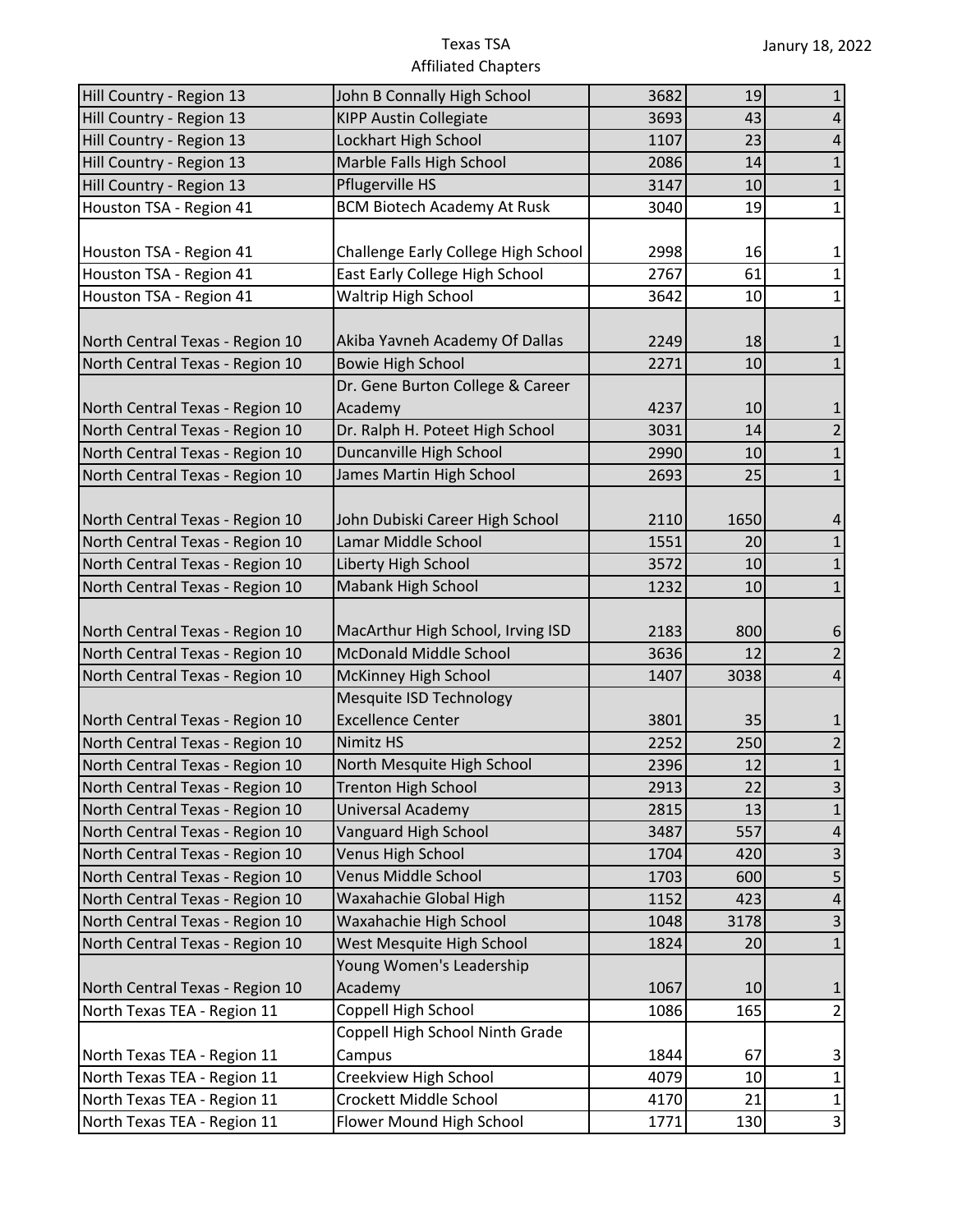| North Texas TEA - Region 11      | Independence High School            | 2341 | 55   | 1              |
|----------------------------------|-------------------------------------|------|------|----------------|
| North Texas TEA - Region 11      | Jack E. Singley Academy             | 3703 | 50   |                |
| North Texas TEA - Region 11      | Lebanon Trail High School           | 2093 | 70   | 1              |
| North Texas TEA - Region 11      | Little Elm High School              | 2934 | 15   | $\overline{2}$ |
| North Texas TEA - Region 11      | McKinney Boyd High School           | 2301 | 28   | $\mathbf 1$    |
| North Texas TEA - Region 11      | McKinney North High School          | 3648 | 75   | $\overline{2}$ |
| North Texas TEA - Region 11      | Ranchview HS                        | 2295 | 45   | 1              |
| Panhandle ITA - Region 16        | <b>Hereford High School</b>         | 1316 | 10   | 1              |
| Panhandle ITA - Region 16        | Miami HS                            | 2186 | 20   | 1              |
| Panhandle ITA - Region 16        | Miami MS                            | 2185 | 25   | $\mathbf{1}$   |
|                                  | Academy Of Technology,              |      |      |                |
| Red River TEA - Region 9         | Engineering, Math & Science         | 1989 | 23   | 4              |
| Red River TEA - Region 9         | <b>Career Education Center</b>      | 3232 | 22   | $\mathbf{1}$   |
|                                  | Keller Center For Advanced          |      |      |                |
| Red River TEA - Region 9         | LEarning                            | 2310 | 4096 | 3              |
| Red River TEA - Region 9         | The Episcopal School Of Dallas      | 3826 | 423  | $\mathbf{1}$   |
| Red River TEA - Region 9         | Weatherford High School             | 2728 | 50   | 4              |
| Rio Grande Valley TSA - Region 1 | <b>Brownsville Early College HS</b> | 2042 | 64   | $\mathbf{1}$   |
| Rio Grande Valley TSA - Region 1 | <b>Brownsville Lopez ECHS</b>       | 2909 | 86   | 3              |
|                                  | Gladys Porter Early College High    |      |      |                |
| Rio Grande Valley TSA - Region 1 | School                              | 2264 | 19   | 2              |
| Rio Grande Valley TSA - Region 1 | Hanna Early High School             | 2498 | 55   |                |
| Rio Grande Valley TSA - Region 1 | James Pace High School              | 1626 | 79   | 4              |
| Rio Grande Valley TSA - Region 1 | Simon Rivera High School            | 1499 | 29   | $\mathbf{1}$   |
|                                  | South Texas ISA Rising Scholars     |      |      |                |
| Rio Grande Valley TSA - Region 1 | Academy                             | 1446 | 45   | 2              |
|                                  |                                     |      |      |                |
| Rio Grande Valley TSA - Region 1 | South Texas ISD Health Professions  | 4003 | 42   |                |
|                                  |                                     |      |      |                |
| Rio Grande Valley TSA - Region 1 | South Texas Preparatory Academy     | 1661 | 34   | 2              |
| Rio Grande Valley TSA - Region 1 | <b>STISD Science Academy</b>        | 2032 | 200  | $\overline{2}$ |
| Rio Grande Valley TSA - Region 1 | <b>Stisd World Scholars</b>         | 1597 | 50   | $\mathsf{3}$   |
| Rio Grande Valley TSA - Region 1 | <b>Veterans Memorial HS</b>         | 2256 | 64   | 4              |
| San Jacinto TEA - Region 42      | Aldine Ninth Grade School           | 1650 | 30   | $\overline{2}$ |
|                                  | Benjamin O. Davis, Jr. Ninth Grade  |      |      |                |
| San Jacinto TEA - Region 42      | School                              | 2773 | 13   | 1              |
| San Jacinto TEA - Region 42      | <b>Blanson CTE High School</b>      | 1246 | 49   | $\overline{2}$ |
| San Jacinto TEA - Region 42      | Carver High School                  | 2695 | 26   | 3              |
| San Jacinto TEA - Region 42      | Drew Academy                        | 1227 | 14   | $\mathbf{1}$   |
| San Jacinto TEA - Region 42      | Garcia Middle School                | 3697 | 29   | $\overline{2}$ |
|                                  |                                     |      |      |                |
| San Jacinto TEA - Region 42      | Grantham Academy - Aldine ISD       | 2532 | 10   | 3              |
| San Jacinto TEA - Region 42      | Hambrick MS                         | 2738 | 11   | 1              |
| San Jacinto TEA - Region 42      | Hargrave High School                | 2616 | 27   | 3              |
| San Jacinto TEA - Region 42      | Hoffman Middle School               | 2617 | 10   | $\overline{2}$ |
| San Jacinto TEA - Region 42      | Kingwood Middle School              | 4116 | 10   | $\mathbf 1$    |
| San Jacinto TEA - Region 42      | Lewis Middle School                 | 3989 | 14   | $\overline{2}$ |
|                                  |                                     |      |      |                |